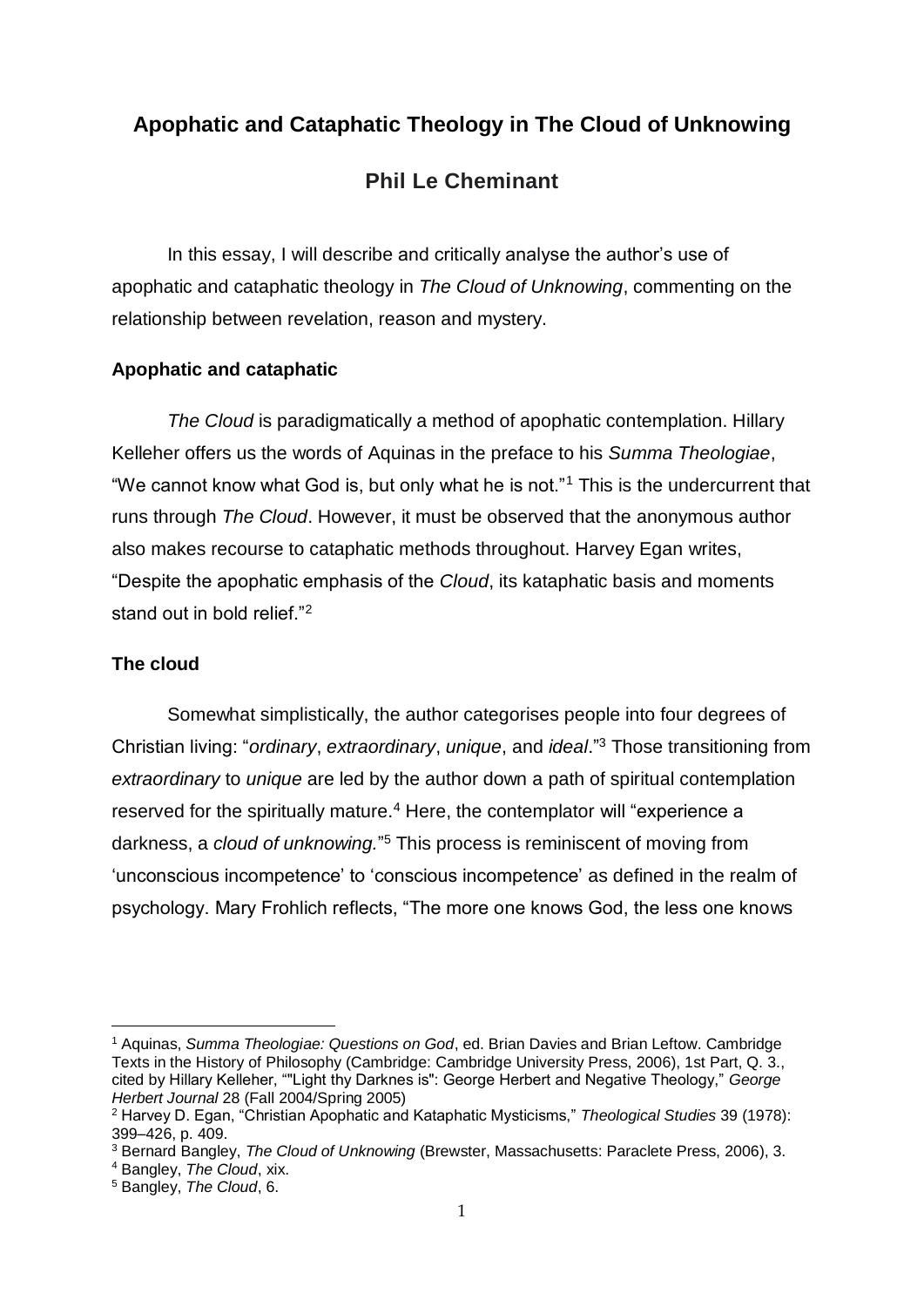what one knows. The more one abandons oneself to God, the more one is 'in the dark' about what God is up to."<sup>6</sup>

### **Ascent**

Father William Meninger, pioneer of the 'centering prayer movement', summarises:

The third chapter is the heart of the book. The rest is just a commentary on Chapter 3. The first two lines in this chapter say, 'This is what you are to do. Lift your heart up to the Lord with a gentle stirring of love, desiring him for his own sake and not for his gifts.' The rest of the book just unpacks that.<sup>7</sup>

Meninger also underlines the author's encouragement to use a word of one syllable, such as "God" or "love", and to "let that be the expression of your love for God in this contemplative prayer."<sup>8</sup>

Meninger's explanation fuses the practices of meditation and contemplation, whereas the author is keen to keep them distinct. Wolfgang Riehle observes how the author draws upon the long mystical tradition of the *triplex via* in introducing his reader to the stages of spiritual ascent. Riehle writes, "Instead of falling back on the Latin terms *lectio, meditatio,* and *oratio*, he favors 'reding,' 'thinkyng,' and 'preiing.'"<sup>9</sup> These stages, for the novice student, precede contemplation. Riehle explains, "the three stages combined do not yet come close to the true contemplation that prepares human beings for the encounter with God."<sup>10</sup>

## **Apophatic**

Dionysius offers the seemingly contradictory statement, "The most godly knowing of God is that which is known by unknowing."<sup>11</sup> Joshua Knabb explains:

<sup>1</sup> <sup>6</sup> Mary Frohlich, "What I Know and Don't Know: A Christian Reflects on Buddhist Practice," *Buddhist-Christian Studies* 21 (2001): 37–41, p. 41.

<sup>7</sup> Anonymous, "Sit down and be quiet," *U.S. Catholic* 78 (2013): 18–22, p. 19.

<sup>8</sup> Anonymous, "Sit down and be quiet," *U.S. Catholic* 19.

<sup>9</sup> Wolfgang Riehle, *The Secret Within: Hermits, Recluses, and Spiritual Outsiders in Medieval England* (Ithaca, NY: Cornell University Press, 2014), 154.

<sup>10</sup> Riehle, *The Secret Within*, 154.

<sup>&</sup>lt;sup>11</sup> Joshua J. Knabb, "Centering Prayer as an Alternative to Mindfulness-Based Cognitive Therapy for Depression Relapse Prevention," *Journal of Religion and Health* 51 (2012): 908–924, p. 914.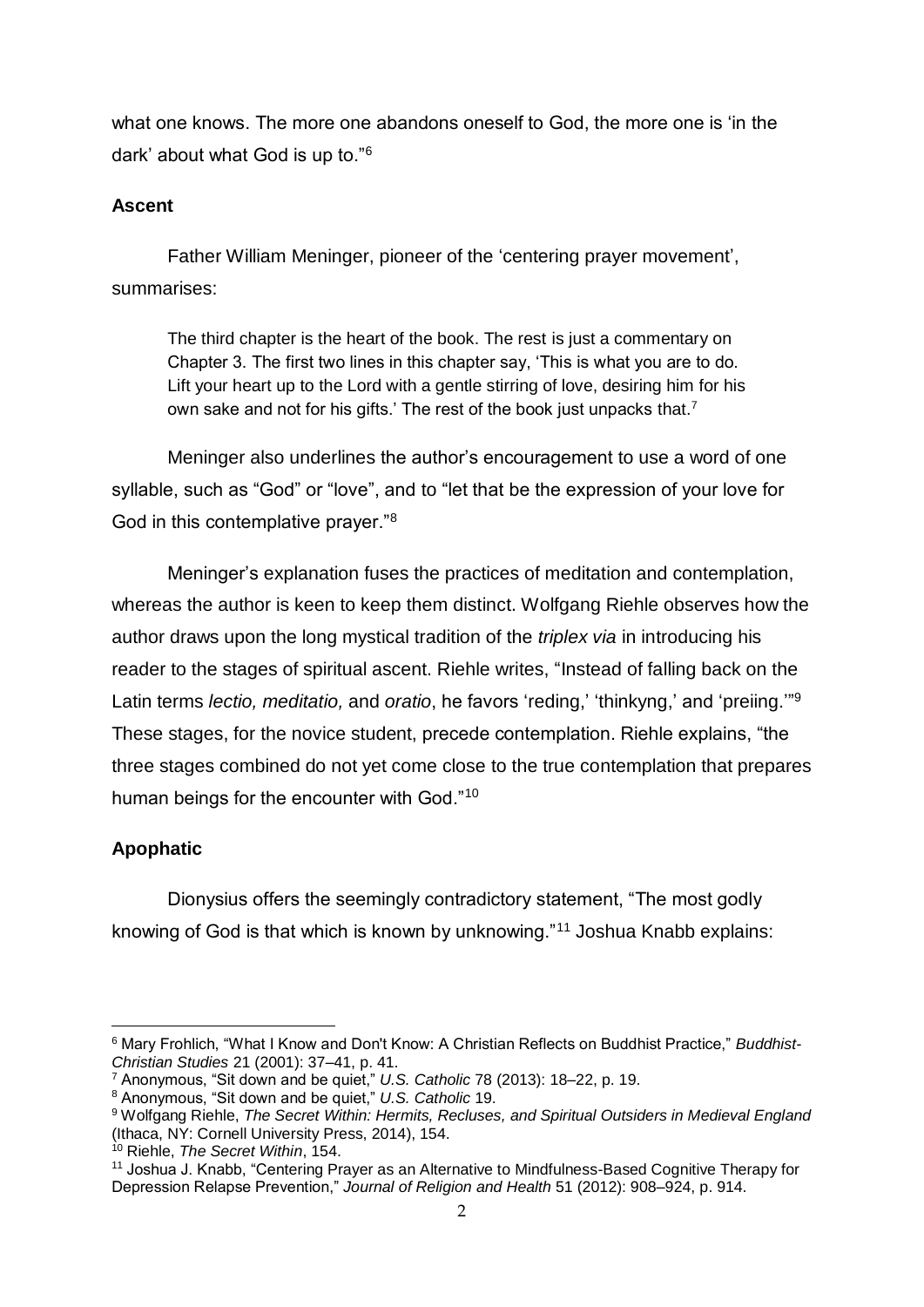The Cloud author sets up a sort of dichotomy between knowledge and love in the pursuit of God: ''Every rational creature has both the power of knowing and the power of loving. Our creator endows us with both, but God will forever remain incomprehensible to the knowing power" (Bangley 2006, p. 8).<sup>12</sup>

To engage with the cloud of *unknowing,* the contemplator is directed to establish a cloud of *forgetting*. All distracting thoughts should be cast into this cloud. The author warns, "whatever you think about looms above you while you are thinking about it, and it stands between you and God."<sup>13</sup> Knabb reflects further, "Even memories of others…are to be discarded: 'Perfect contemplation does not allow space for special regard to anyone alive, whether friend or foe, family or stranger. ..."<sup>14</sup> Even thoughts that focus on Christ, the author describes as "mental chatter", which must rest under the cloud of forgetting.<sup>15</sup> God, in the apophatic, resists any label. Kelleher proposes:

In contrast to cataphatic…theology, which leads to…an overabundance of imagery in which all manner of discourses are scoured for their analogical potential, the *via negativa* negates all description. He who, in the cataphatic mode, receives an infinite number of names, here remains unnameable.<sup>16</sup>

This approach may lead to an ambiguous Christology. If the contemplator views Jesus as the full and exact revelation of God (Heb 1:3), then he may struggle with the practice of unknowing, which Kelleher describes as "a letting go of any concept of the divine as rationally apprehensible."<sup>17</sup> The apophatic places such emphasis on the unknowable Father that it can resemble subordinationism. Dionysius writes that "The Father is the only source of that godhead which in fact is beyond being … the Son and the Spirit are, so to speak, divine offshoots…"<sup>18</sup> David Loy implies that the author follows this influence. He writes, "*The Cloud* contains few references to Christ; the goal of the method described is to attain 'with a loving stirring and a blind beholding unto the naked being of God himself only."<sup>19</sup>

<sup>12</sup> Knabb, "Centering Prayer," *Journal of Religion and Health* 914.

<sup>13</sup> Bangley, *The Cloud*, 11.

<sup>14</sup> Knabb, "Centering Prayer," *Journal of Religion and Health* 915.

<sup>15</sup> Bangley, *The Cloud*, 13,14.

<sup>16</sup> Kelleher, ""Light thy Darknes is"," *George Herbert Journal* 52.

<sup>17</sup> Kelleher, ""Light thy Darknes is"," *George Herbert Journal* 49.

<sup>18</sup> Kelleher, ""Light thy Darknes is"," *George Herbert Journal* 49.

<sup>19</sup> David Loy, "A Zen Cloud? Comparing Zen Koan Practice with The Cloud of Unknowing," *Budhi* 2– 37 (1997): 15, p. 22.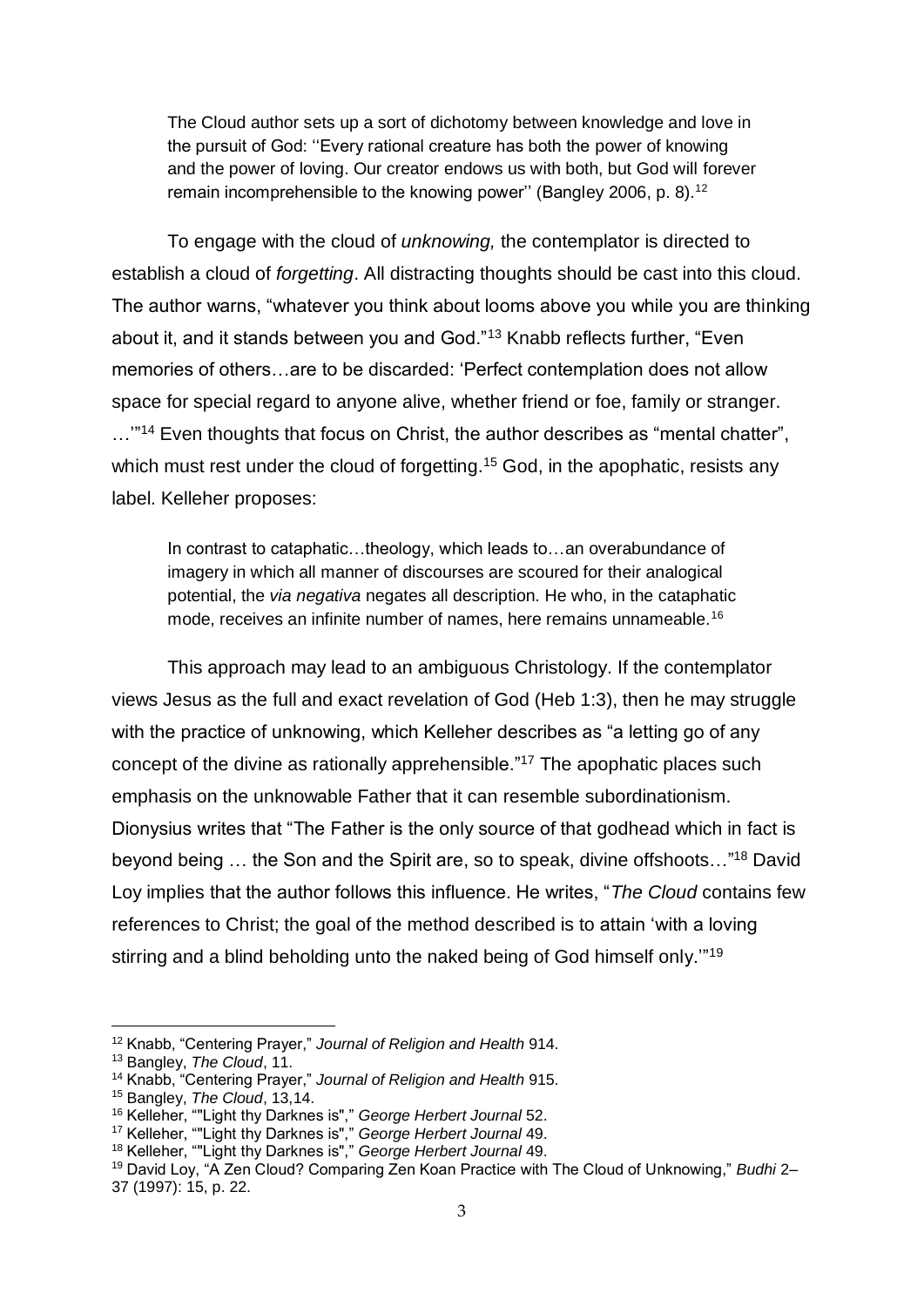Loy identifies some striking parallels between the apophatic approach, and the techniques employed in Buddhist practice. In Zen Buddhism, Master Po Shan writes:

When working on Zen, one does not see the sky when he lifts his head, nor the earth when he lowers it. To him a mountain is not a mountain and water is not water. While walking or sitting he is not aware of doing so. Though among a hundred thousand people, he sees no one. Without and within his body and mind nothing exists but the burden of his doubt-sensation. This feeling can be described as "turning the whole world into a muddy vortex."<sup>20</sup>

Loy finds a resemblance between the Buddhist 'doubt-sensation' and the cloud of forgetting, and the feeling of 'turning the world into a muddy vortex' with 'wrapping oneself in a cloud of unknowing'. <sup>21</sup>

A second noteworthy similarity exists. In the Buddhist tradition, the word "mu" holds significance. Loy explains that *Joshu's Mu* is probably the best known of all *koan*—an anecdote where the meaning of Zen Master Joshu's utterances must be understood not through logical analysis but by "attaining the state of mind that Joshu was in when he made his remark; that is, by also having an enlightenment experience."<sup>22</sup> Students are instructed to use the utterance "mu" as a mantram. Loy remarks, "The thought, or rather the internal sound of 'mu,' is used to eliminate all other thoughts."<sup>23</sup> In exact comparison, *The Cloud* instructs the contemplator to select a short, monosyllabic word not to be interpreted or analysed, but used to extinguish other thoughts. Knabb offers, "the practitioner should not make any effort to either repeat…or not repeat the prayer word. Rather, the word should simply 'hover in the mind,' like white noise."<sup>24</sup>

The author of *The Cloud* places Christ in our *meditations*, but our *contemplations* are directed to be without conscious focus. Frohlich argues that Christ should be at the centre of healthy Christian spiritual practice, which is the obvious and central difference to Buddhist practice. The use of "mu", Frohlich notes, works the same on one level as a single intention towards Christ, "because both

<sup>20</sup> Loy, "A Zen Cloud?," *Budhi* 24–25.

<sup>21</sup> Loy, "A Zen Cloud?," *Budhi* 25.

<sup>22</sup> Loy, "A Zen Cloud?," *Budhi* 18.

<sup>23</sup> Loy, "A Zen Cloud?," *Budhi* 20.

<sup>24</sup> Knabb, "Centering Prayer," *Journal of Religion and Health* 916.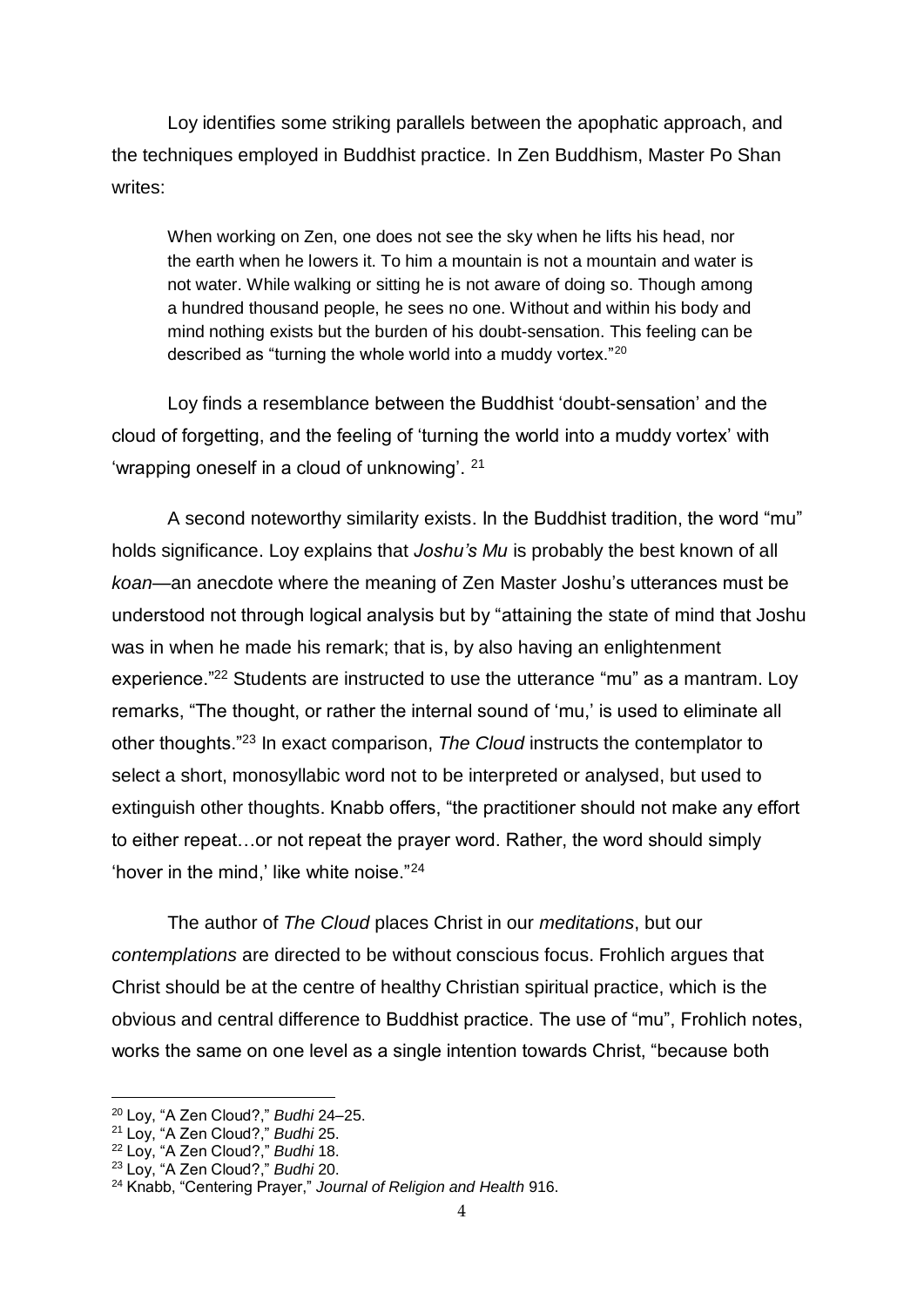entail continually letting go of whatever else captures the attention. Yet the entire atmosphere is different, since the field in which one does the practice is simply one's own consciousness rather than a personal relationship of love and trust."<sup>25</sup>

#### **Cataphatic**

Egan disagrees with Loy's assertion that Christ is minimised in *The Cloud*. Rather, because the author warns against allowing the book to fall into the hands of anyone other than a mature Christian, Egan proposes that the book's apophatic mysticism has an undeniable Christocentric dimension.<sup>26</sup> He writes, "Because the grace of Christ supports all contemplation, the true contemplative must rely on Christ's help, love, and grace."<sup>27</sup> Moreover, alluding that there is an unsafe way to pursue mystical ascent, Egan expresses:

The only safe way to advance into the dark, silent love which pierces the cloud of unknowing is through meditation, especially on Christ's passion. His humanity remains the correct passageway to the higher levels of apophatic contemplation and so the contemplative must wait patiently at the door of Christ's humanity.<sup>28</sup>

Interestingly, *cataphatic* elements can be identified which continue to resonate with the Buddhist tradition. Robert Hale highlights how "the author employs a series" of concrete images, archetypal in their depth, that are also shared by Buddhism."<sup>29</sup> Hale draws comparisons between the sacred tree, reminiscent of the tree of life and the cross of Christ in Christianity, and various trees in the Buddhist tradition; he draws attention to the use of the sacred mountain, of which many feature in Christian history, and which also features in Buddhism; thirdly, a cloud itself holds significance throughout Christian scripture, appearing also in Buddhist texts as a 'thick fog'.<sup>30</sup> One might argue that Hale is 'grasping at straws' with these inter-faith parallels, as any historic tradition may have drawn from the same real-world inspiration in its

<sup>25</sup> Frohlich, "What I Know and Don't Know," *Buddhist-Christian Studies* 39.

<sup>26</sup> Egan, "Christian Mysticisms," *Theological Studies* 411.

<sup>27</sup> Egan, "Christian Mysticisms," *Theological Studies* 411.

<sup>28</sup> Egan, "Christian Mysticisms," *Theological Studies* 412.

<sup>29</sup> Robert Hale, "The Author of the Cloud of Unknowing as Teacher and Disciple," *Religion East & West* (2006): 53–60, p. 55.

<sup>30</sup> Hale, "Teacher and Disciple," *Religion East & West* 55–6.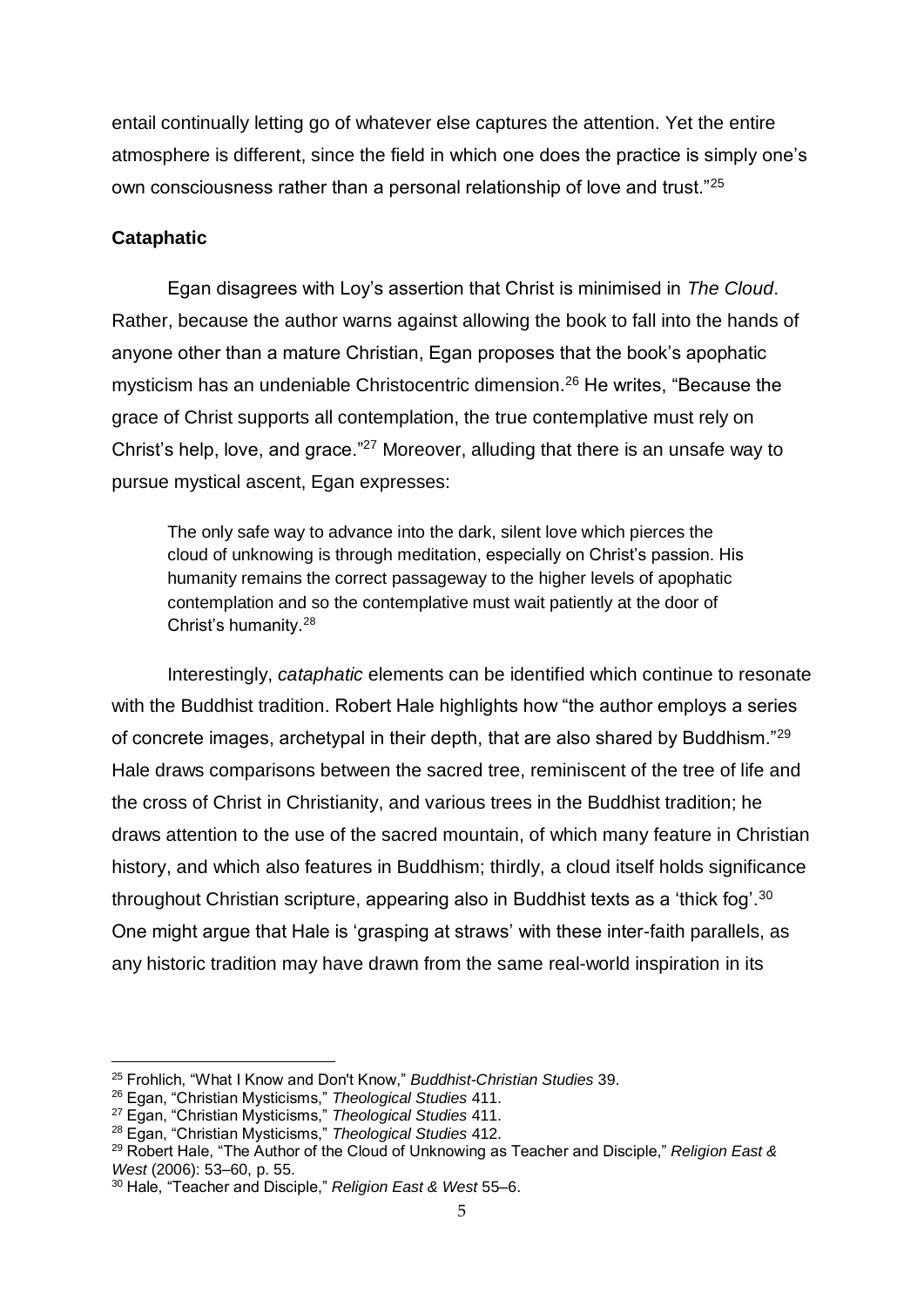culture—therefore I leave my comparison with Buddhism at this point. Nevertheless, Hale's analysis highlights *The Cloud*'s inclusion of cataphatic archetypal symbols.

In guiding our meditation, the author leads us to ponder frequently and cataphatically our sinful nature, Christ's Passion, and the attributes of God, warning that "unless you do this, frustration will disturb your contemplation."<sup>31</sup> So too, does the author often speak of scripture, insisting on its authority, and exemplifying his teachings through scripture.<sup>32</sup> For example, in chapter 8, the author uses the story of Mary and Martha to distinguish "active and contemplative Christian living."33

Indeed, the author has stipulated a mature Christian foundation for the contemplator. Therefore, while one must engage with the cloud of forgetting, he does so against a backdrop of a scripturally-grounded life. Egan reflects:

"The true contemplative has the highest esteem for the liturgy and is careful and exact in celebrating it. …" Nowhere does the *Cloud* teach a renunciation of the sacramental, liturgical, and scriptural life … The contemplative lives, therefore, in a kataphatic atmosphere…permeated with Christian art, music, architecture, customs, and devotions.<sup>34</sup>

Egan draws our attention further to two significant cataphatic "moments" for the author of *The Cloud*. The first is simply that the author wrote down his experiences. So moved by the mysterious, dark love of the cloud, the author felt compelled to articulate the indescribable so that others could experience it for themselves. Egan communicates this idea splendidly: "The mystical paradox is that there is a metadiscursive way to express and incarnate the ineffable."<sup>35</sup>

Additionally, our attention is drawn to the author's transformed life. The invisible love becomes visible when we are ourselves joined in union with the source of love. The author has become "the living symbol and icon of the Love which transformed him and to which he is now united."<sup>36</sup>

<sup>31</sup> Bangley, *The Cloud*, 13.

<sup>32</sup> Egan, "Christian Mysticisms," *Theological Studies* 409.

<sup>33</sup> Bangley, *The Cloud*, 16.

<sup>34</sup> Egan, "Christian Mysticisms," *Theological Studies* 409.

<sup>35</sup> Egan, "Christian Mysticisms," *Theological Studies* 411.

<sup>36</sup> Egan, "Christian Mysticisms," *Theological Studies* 411.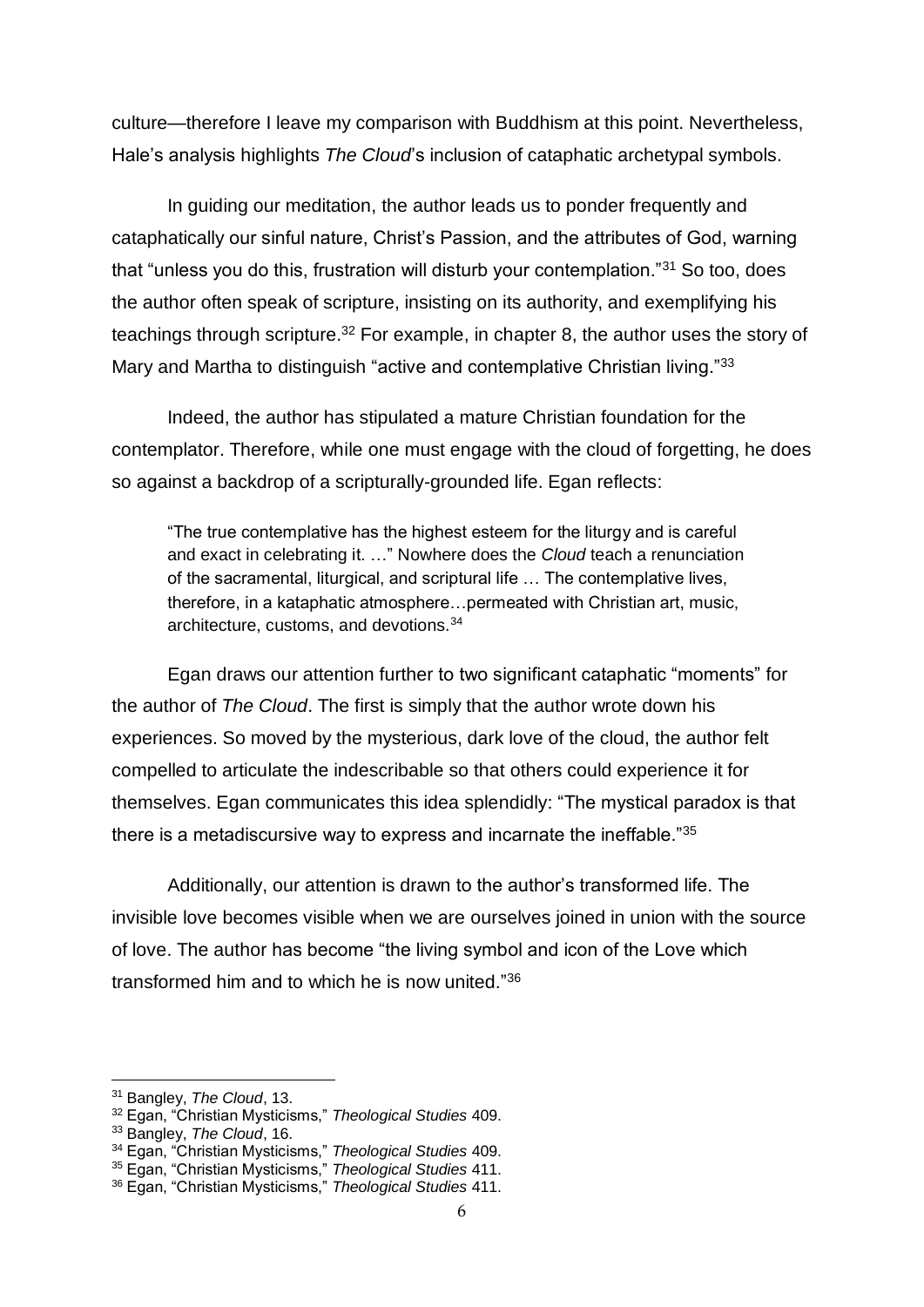#### **Revelation, Reason and Mystery**

The concepts of revelation, reason and mystery are woven inextricably throughout *The Cloud* as the author touches upon scripture, meditation and the unknowable. I propose that there is one which binds these three in relationship: Christ Jesus.

We have stated that the author affirms the authority of, and meditation upon, scripture. Let us not consider scripture itself to be the *revelation*, but rather the *documentation* of the divine revelation, the Logos. Citing Emil Brunner, S. Paul Schilling concurs:

"Divine revelation," writes Brunner, "is not a book or a doctrine; the revelation is God Himself in His self-manifestation within history. Revelation is something that *happens*, the living history of God in His dealings with the human race." The Scriptures, on the other hand, are "the incarnation in written form of the living personal revelation of the living God."37

As the apostle Paul asserts that "we have the mind of Christ" (1 Cor 2:16), it might be reasonable to engage it. Egan explains the function of *reason*:

The author does not minimize reason's role, for "intelligence is a reflection of the divine intelligence." The contemplative beginner, therefore, must read, think, and pray; for "God's word, written or spoken, is like a mirror. Reason is your spiritual eye, and conscience your spiritual reflection." In fact, common sense, advice from the spiritual father, rational critique, and Scripture remain the solid anchors in all of man's activities, except those in which God alone is the principal agent.<sup>38</sup>

How do these relate? Dionysius offers that there are only two ways that humans can know God–*mystical contemplation*, and *reason*. <sup>39</sup> Apophatic theology affords a Christian the opportunity to explore the mystery of God. Schilling argues that *reason* and *revelation* are inseparable:

Reason must be integrally related to revelation if the unity and integrity of personality are to be maintained. It is the whole self that receives whatever

<sup>37</sup> S. Paul Schilling, "Revelation and Reason," *Journal of Bible and Religion* 16 (1948): 13–20+72, p. 14.

<sup>38</sup> Egan, "Christian Mysticisms," *Theological Studies* 405–6.

<sup>39</sup> Knabb, "Centering Prayer," *Journal of Religion and Health* 914.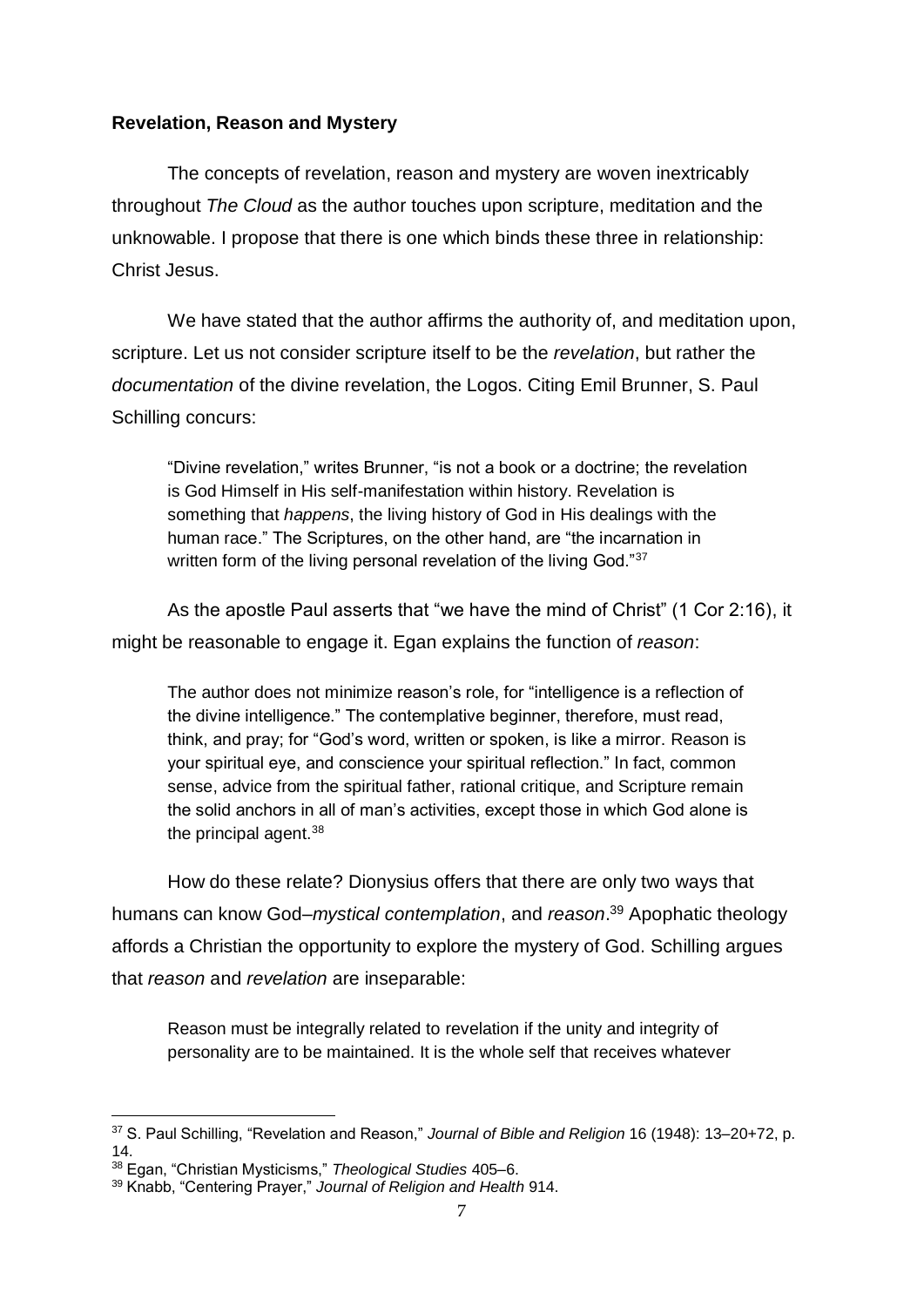revelation is vouchsafed to man; it is the whole self that worships God; and it is the whole self that thinks about God, the world, and human destiny.<sup>40</sup>

## **Conclusion**

1

So then, we find mystery, revelation and reason interwoven like a cord of three strands, presenting a trinitarian means by which one can encounter God. Perhaps our trinitarian model reaches further into the Godhead—we find God the Father in the *mystery*, God the Son as the *revelation*, and God the Holy Spirit illuminating our *reason*. I would conclude that seeking the very essence of God through the apophatic cannot happen in isolation from the cataphatic. It is the very revelation of Christ that anchors us, and the indwelling of the Holy Spirit that centres us, that allows a contemplator to pierce *the cloud of unknowing* and touch the divine.

<sup>40</sup> Schilling, "Revelation and Reason," *Journal of Bible and Religion* 20.